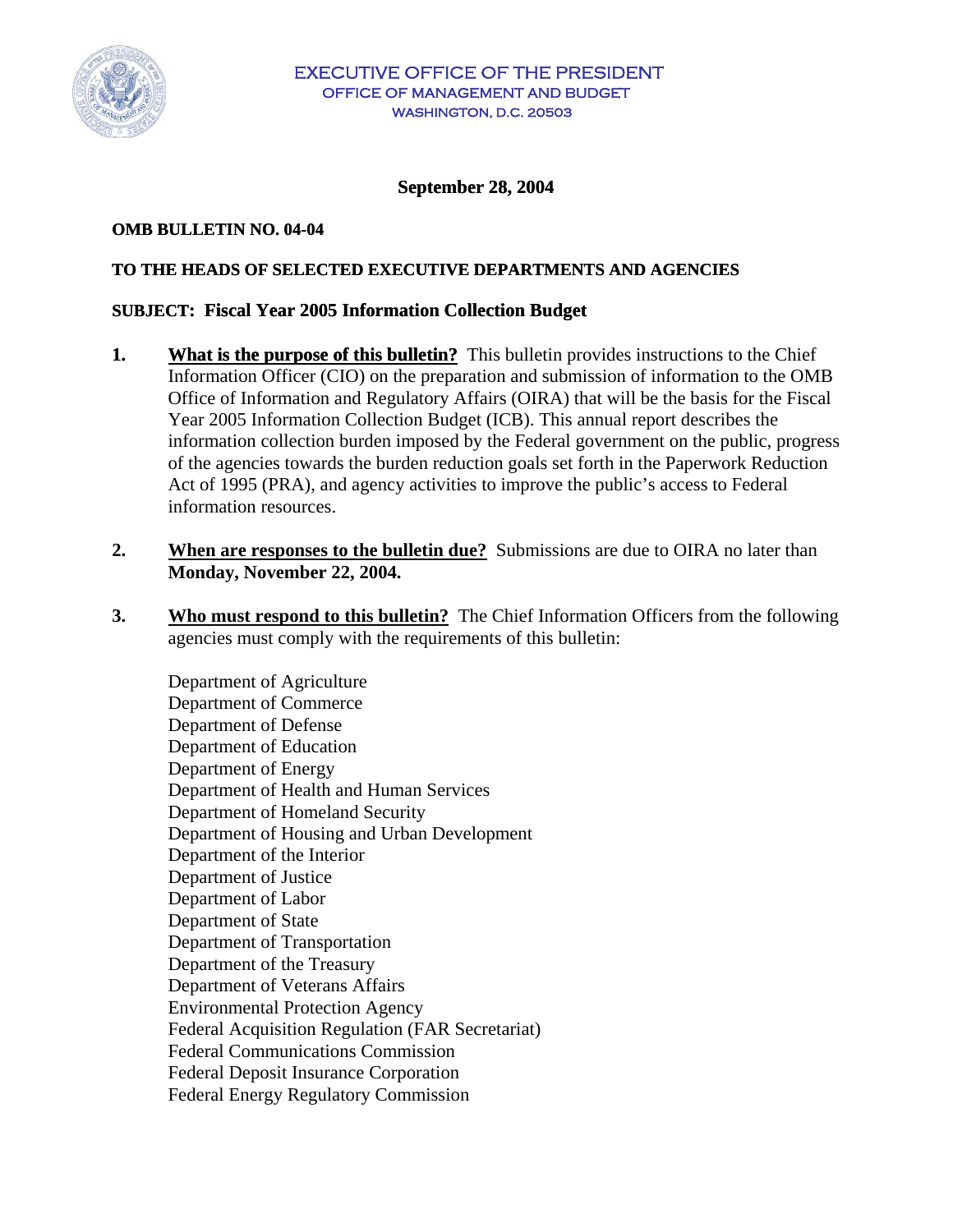Federal Trade Commission National Aeronautics and Space Administration National Science Foundation Nuclear Regulatory Commission Securities and Exchange Commission Small Business Administration Social Security Administration

If your agency is not listed here, you do not need to comply with this bulletin.

**4. How does the ICB fit into OMB's 'zero tolerance' approach to violations of the Paperwork Reduction Act?** The PRA requires that agencies obtain OMB approval for all collections of information. A collection of information without current OMB approval constitutes a violation of the PRA. Each year, OMB is required to report to Congress PRA violations published in the *Information Collection* Budget of the United States.

Over the past several years, OMB has been working closely with agencies to address violations of the PRA. Our goal this year, as outlined in the OMB memo sent to agencies in September 2004 is to eliminate all existing violations of the PRA as soon as possible. As part of this memo, we forwarded a list of expired collections to you in September and requested that you take steps to identify and resolve any existing violations This list also included a column to report collections that were used (or are currently in use) without an OMB control number (i.e., "bootleg" collections) that were discovered in FY 2004. You **must** designate any transaction related to a violation, including an expiration, reinstatement, or approval, as a lapse in OMB approval in your response to Appendix B.

In addition, as part of the ICB process, we will be following up to verify information that was submitted.

- **5. How does the ICB fit into OMB's initiatives under the E-Government Act and the Government Paperwork Elimination Act (GPEA)?** These government-wide statutes, the E-Government Act and GPEA, have implications for information collections covered by the Paperwork Reduction Act. While information is collected on these statutes through other reporting mechanism (e.g. the annual E-Gov Act Report), agencies should be cognizant of these statutes when preparing their ICB submission and work to coordinate agency efforts under the PRA, GPEA, and the E-Gov Act.
- **6. What must my agency's submission include?** Your CIO is required to submit the following information:
	- a. a detailed description of new agency initiatives to improve information collection in accordance with the instructions in Appendix A;
	- b. your agency's comprehensive burden accounting, including aggregate burden totals, program changes broken into several categories, and examples of significant burden changes prepared in accordance with the instructions in Appendix B; and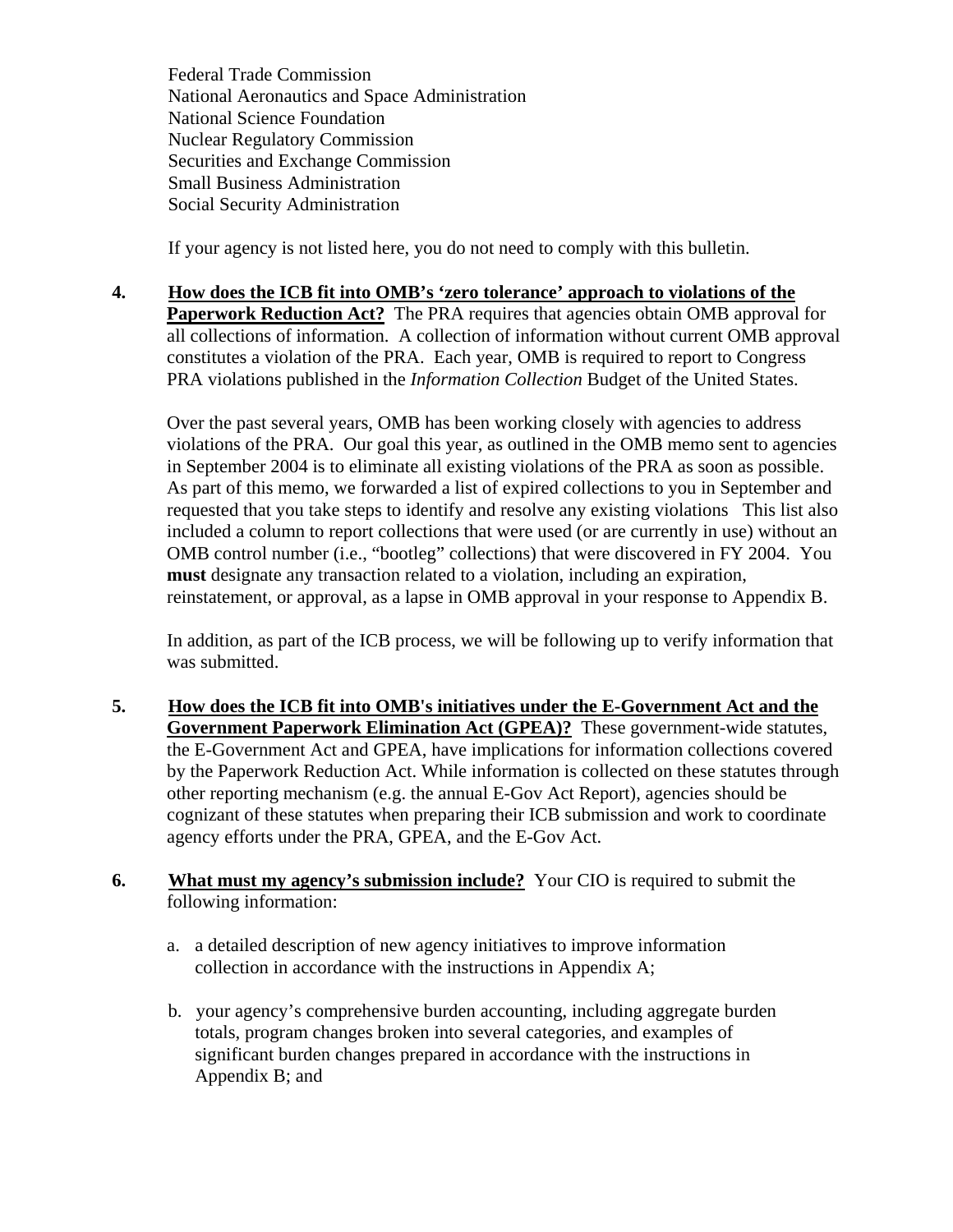All submissions should be consistent with OMB fiscal and policy guidance.

**7. In what format should the CIO provide this information to OMB?** The information required under this bulletin should be sent electronically to Lorraine Hunt. (Lorraine D. Hunt@omb.eop.gov). Where the Bulletin asks you to enter information in the tables we provide, you should submit tables in the **same format.** 

Please use Microsoft Excel for your submission. **We will not accept files in Microsoft Access.** 

- **8. What is the legal authority under which OMB is requiring this information?** This bulletin is issued pursuant to the Budget and Accounting Act of 1921, as amended; the Budget and Accounting Procedures Act of 1950, as amended; and the Paperwork Reduction Act of 1995, as amended.
- **9. Will OMB conduct hearings on my agency's submission?** OMB will schedule, as needed, hearings with an agency on its progress toward burden reductions goals and agency compliance with the Paperwork Reduction Act.
- **10.** Who should I contact for further information? Questions about specific agency matters should be directed to your agency's Desk Officer within OMB's Office of Information and Regulatory Affairs.

**Questions about this Bulletin should be directed to: John Kraemer Phone: 202-395-4816. Email: [John\\_Kraemer@OMB.EOP.GOV](mailto:John_Kraemer@OMB.EOP.GOV)**

**Questions about Violations should be directed to: Carolyn Lovett Phone: 202-395-7151. Email: [Carolyn\\_L.\\_Lovett@OMB.EOP.GOV](mailto:Carolyn_L._Lovett@OMB.EOP.GOV)**

**11. When does this bulletin expire?** This bulletin expires September 30, 2005.

# **12. What changes has OMB made to this bulletin since last year?**

- a. This year, in Appendix A, we are asking agencies which generate burdens equal to or in excess of 10 million hours annually to provide OMB with up to three initiatives which have resulted in a cumulative burden reduction level of approximately 1% of total agency burden. We are requesting that all other respondents provide a single primary burden reduction initiative.
- b. This year we forwarded a memo to agencies in September in which we asked you for data regarding your agency's compliance with the information collection provisions of the Paperwork Reduction Act. Specifically, we requested that you identify all violations of the PRA. The information you report in Appendix B, Figure 1, Column 4 of this Bulletin **must** reflect the information provided to OMB on violations. While this Bulletin does not include a Violations Appendix, we will be following up with agencies to verify the information submitted to OMB.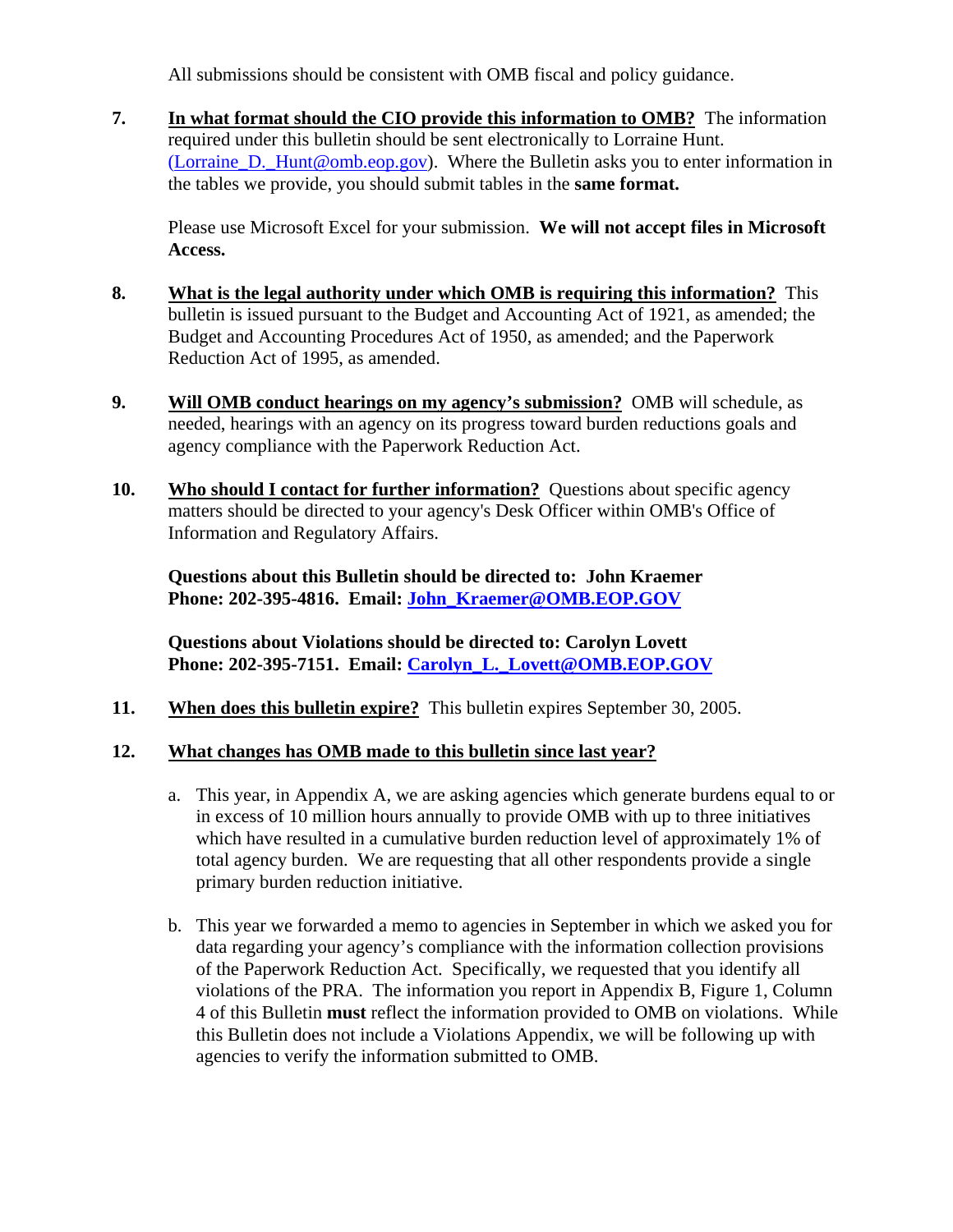c. This year we are asking agencies to provide a concise explanation of any changes you make to the information provided by OMB in Notes (please see column 9 of Figure 1 Appendix B). We believe this will help streamline the review process, and will reduce the time and energy requirements to confirm information for both the agencies and OMB.

Holc

Joshua B. Bolten **Director** 

Attachments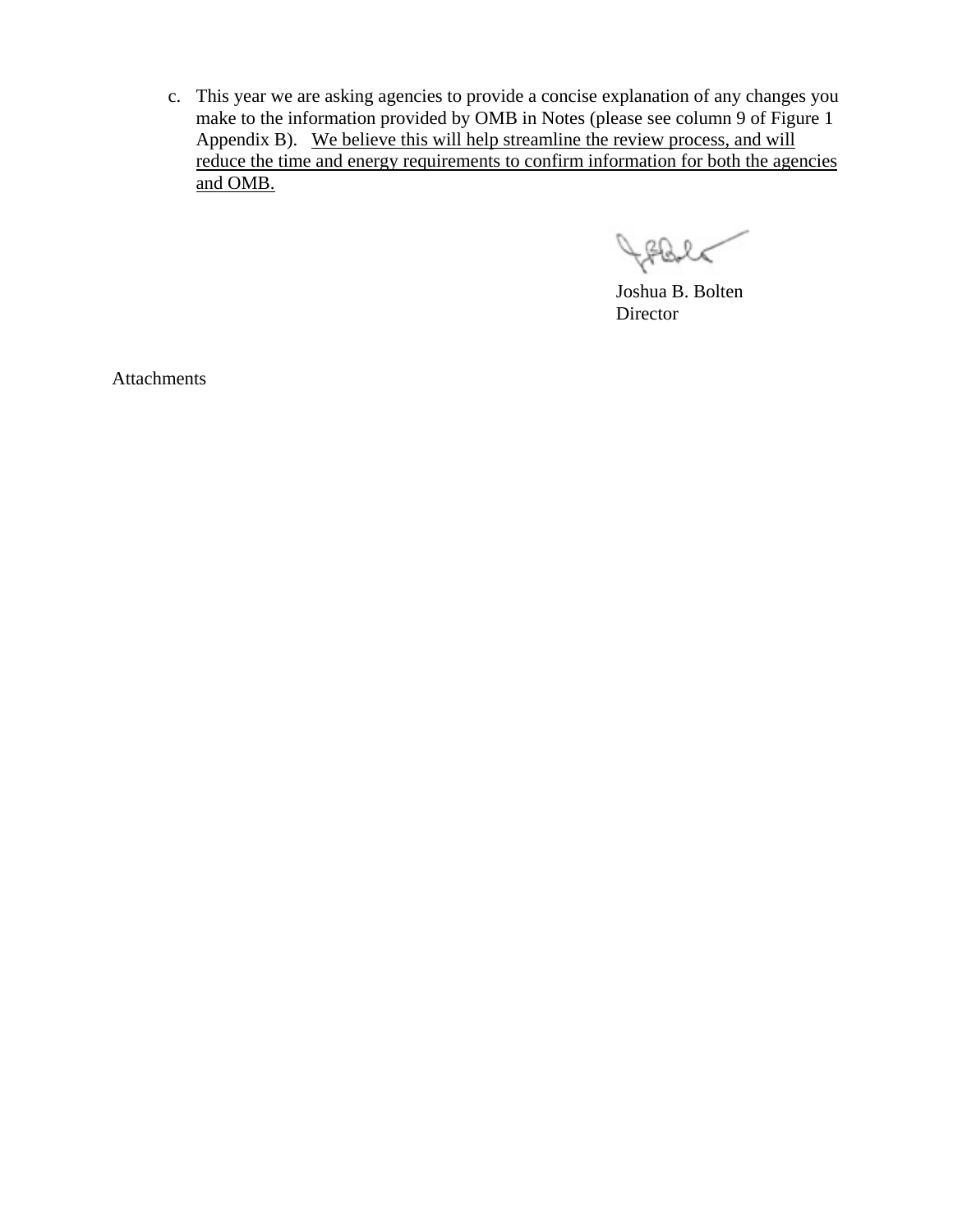# **BURDEN REDUCTION INITIATIVE**

**1.** What is the purpose of this Appendix? In the FY 2004 Information Collection Budget (ICB), we asked each agency to identify at least three major initiatives to improve program performance by enhancing the efficiency of information collections and to reduce paperwork burden on the public.

This year, we are asking agencies which generate burdens equal to or in excess of 10 million hours annually to provide OMB with up to three initiatives which have resulted in a cumulative burden reduction level of approximately 1% of total agency burden. We are requesting that all other respondents provide a single primary burden reduction initiative.

All initiative submissions must include a listing of the overall burden reduction associated with each initiative, the OMB numbers of affected collections, and an estimate of the amount of the total burden reduction associated with each collection. Your submission will not be considered complete with out this information.

While we ask you to discuss eGOV initiatives in a separate chapter of the ICB, you may cross list relevant items discussed under the eGOV section in your Initiatives Section provided they satisfy the criteria for burden reduction initiatives listed below.

- **2.** What is an appropriate initiative in response to this bulletin? We ask you to identify up to three initiatives to improve program performance by enhancing the efficiency of information collections and to reduce paperwork burden on the public. We seek initiatives that:
	- a. Improve program performance by enhancing the efficiency of agency information collections (both within the agency and, in the case of related information collection activities, among agency components or across agencies);
	- b. Significantly reduce the burden per response on the public; or
	- c. Lead to a comprehensive review of an entire program (both within the agency and, in the case of related information collection activities, among agency components or across agencies), including regulations and procedures.

**Please Note**:Initiatives **MUST NOT** consist of methodological changes in the manner by which agencies estimate burden.

**3.** What information about these initiatives must we submit? We ask that your submission include: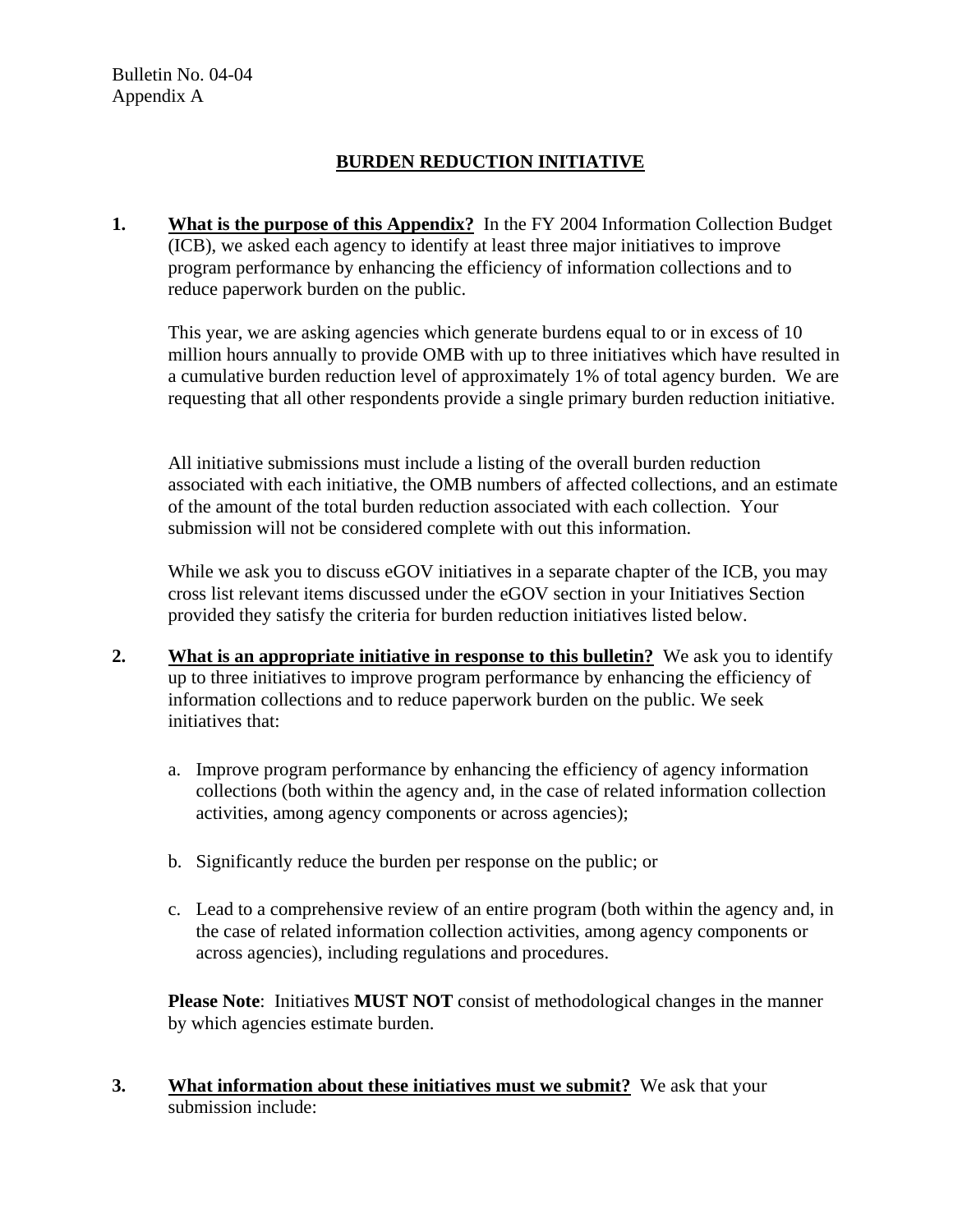- a. A complete and concise description of the programs that you will be affecting, including statutory and regulatory citations, a description of the affected public, and the agency structure that implements the program (both within the agency and, in the case of related information collection activities, among agency components or across agencies).
- b. Measurable objectives you expect to achieve through this initiative which must include estimates of expected burden reduction linked to specific collections which will be effected (the total estimated burden reduction for each initiative must be broken out by collection).
- c. Proposed timeline for actions that you will take.
- d. Perceived difficulties in accomplishing this initiative, including statutory or policy barriers.
- **4. How should I report this information?** You should use Microsoft Word and follow the format below for each initiative:

Agency: Initiative Title: Description: (The Description should consist of one concise paragraph clearly summarizing the initiative) Total Estimated Burden Reduction: Collections Affected: (Collections Affected must include OMB Numbers, Collection Titles, and the estimated level of burden reduction associated with each item.) Expected Date of Completion: Potential Hurdles to Completion: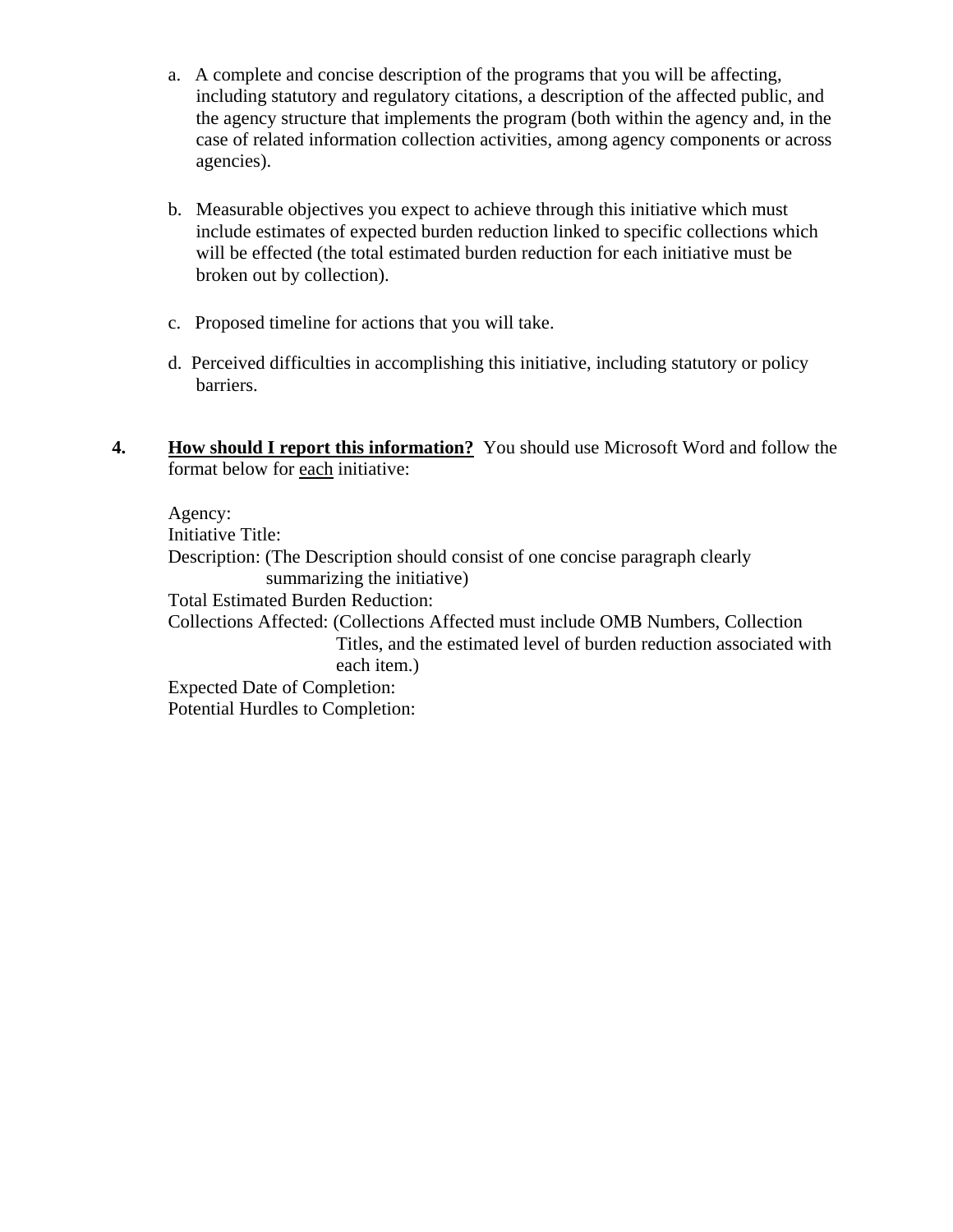# **INFORMATION COLLECTION BUDGET (ICB)**

- **1. What is the purpose of this Appendix?** This appendix explains what information you will need to gather from within your agency to develop your Information Collection Budget (ICB) submission for FY 2005 and what you must submit to OMB.
	- a. Part 1 discusses how you should begin working on your ICB submission and offers general ideas we would like you to keep in mind.
	- b. Part 2 describes how to complete a chart which lists all of the transactions that affected your burden totals for FY 2004 and a chart that lists all of the expected transactions which you used to estimate your FY 2005 total burden.
	- c. Part 3 describes how to complete a chart showing the changes in your agency's total burden from FY 2003 to FY 2004, broken down into different kinds of program changes and adjustments.
	- d. Part 4 instructs you to describe a limited number of significant examples of your agency's paperwork reductions and increases for FY 2004 and planned reductions and increases for FY 2005, grouped by how or why the change occurred.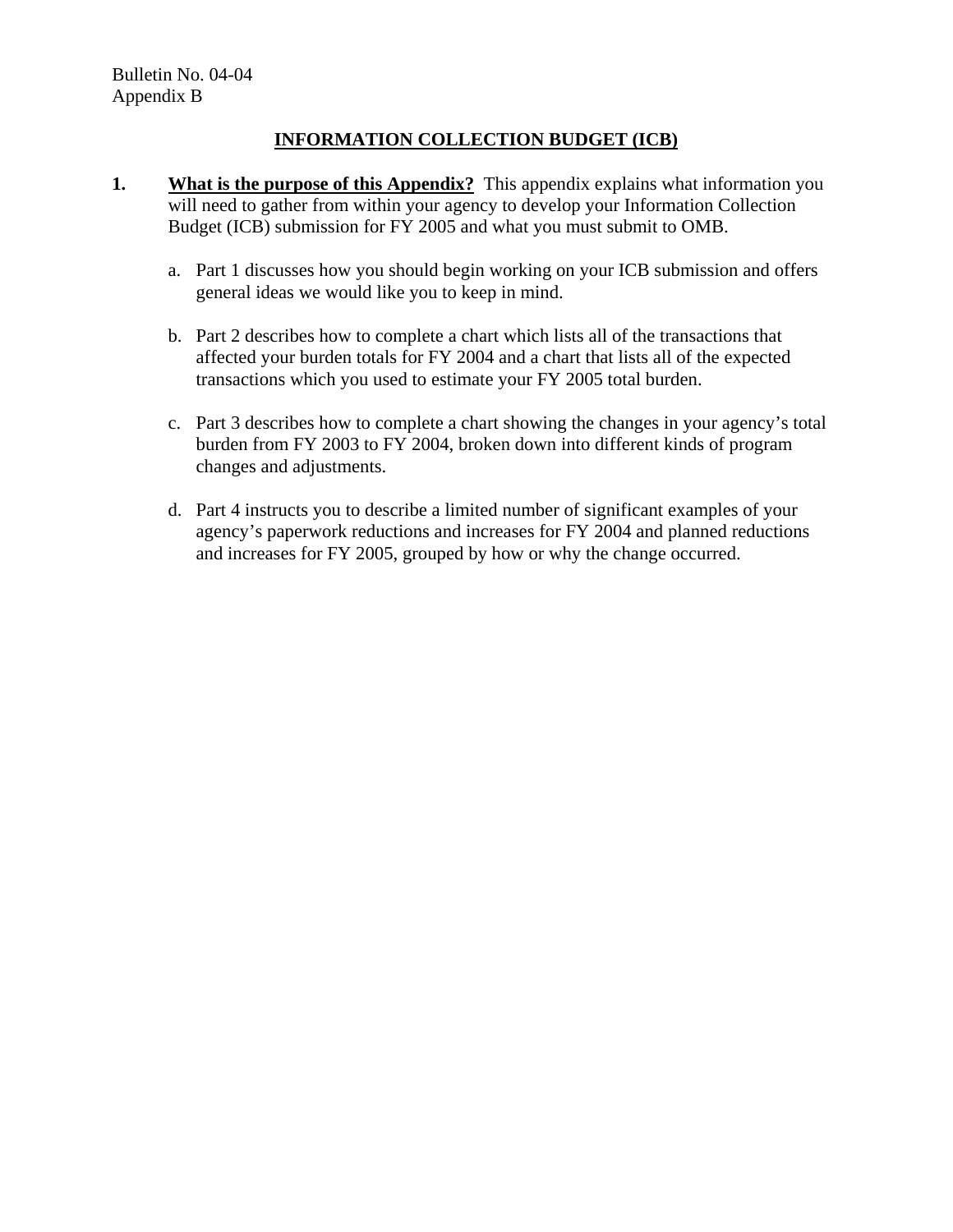## **Part 1: Preparation**

## **1. What do I need to know before I start working on the ICB submission?**

- a. **Burden Reduction Goals:** While the PRA does not specify a statutory burden reduction goal for FY 2004, you still need to make every effort to ensure that your agency will achieve the "maximum practicable" reductions given your agency's statutory and programmatic responsibilities.
- b. **Categorizing Burden Changes:** To improve the quality of the information you provide to us and we provide to Congress and the public, we ask in Part 2 that you review the transactions that you review the transactions that occurred in FY 2004 and that you categorize these changes.
- **2. How do I begin working on this portion of the ICB?** The ICB always contains a review of the previous fiscal year (FY 2004) and a look toward the next (FY 2005), with an emphasis on identifying significant changes in burden reduction.

It is important for you to work with the program officials in your agency to verify the information that we send to you and to appropriately classify all the changes in information collection activities in FY 2004. As part of this process, you should make sure that you have a clear understanding of whether any program change over 10,000 hours or \$10,000,000 represents a significant change to the burden imposed on the public. You should also make sure that program officials are working to resolve any outstanding violations.

To provide information for FY2005, it is also important to work with the program officials in your agency to identify all potential changes in information collection activities in FY 2005. Make sure you have, for each change, an OMB number (if assigned), the expected program change and/or expected adjustment for burden hours and costs. You will need this information to estimate your agency's FY 2005 total hour burden.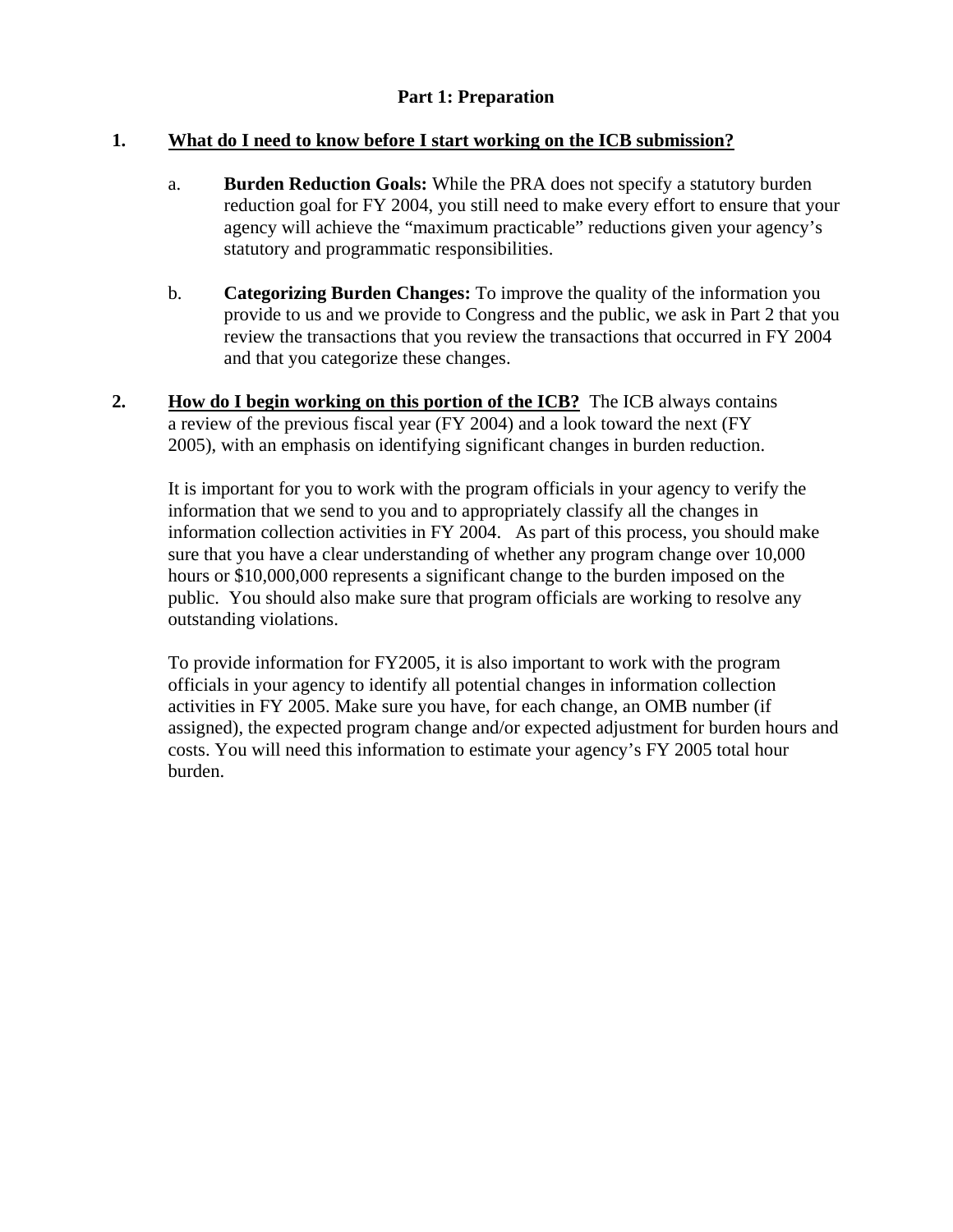# **Part 2: A Comprehensive Accounting**

- **3. How is this accounting different than in previous years?** This year's instructions are similar to those contained in the FY 2002, FY 2003, and FY 2004 Bulletins. Specifically, you will need to break out for each transaction the following information:
	- a. Net Program Change, which is the sum of:
		- i. Change in burden due to new statutory requirements (see below);
		- ii. Change in burden due to lapses in OMB approval (see below);
		- iii. Change in burden due to other agency actions; and
	- b. Adjustment (see below).
- **4. How will I report information on each transaction?** We will provide to you Microsoft Excel files containing two tables similar to Figure 1. We will complete columns 1, 2, 6, and 7 for you. You will need to complete the rest of the table by dividing net burden changes into program changes due statutory changes, lapse of OMB approval, or Agency Action. You will also need to indicate the changes that will be identified and described as significant burden changes (See Part 4 of this Appendix). For each transaction, the following information goes in the following columns:
	- a. Columns 1 and 2 present the OMB number and the date of the OMB Notice of Action, respectively. OMB will provide this information.
	- b. In column 3, the change in hour or cost burden due to changes in statutory requirements for each transaction (see question 8);
	- c. In column 4, the change in hour or cost burden due to lapses in OMB approval. Any transaction related to a violation- including expirations, reinstatements, and approvals – should be entered in this column. (See Question 9)
	- d. In column 5, the change in hour or cost burden due to program changes by the agency that were not attributed to statutory changes or lapses in OMB approval. (See Question 10);
	- e. Column 6 will be provided by OMB. The sum of entries in columns 3, 4, and 5 should equal the entry in column 6;
	- f. Column 7 will be provided by OMB, but you should verify the classification of the transaction and change accordingly:
	- g. In Column 8, an "X" should be placed for each "significant burden change" as described in Part 4 of this Appendix. There should not be an X used for any transaction identified in Column 4, Changes due to lapse of OMB approval.
	- h. In column 9, Notes, you **must** include a **concise** statement to indicate **any**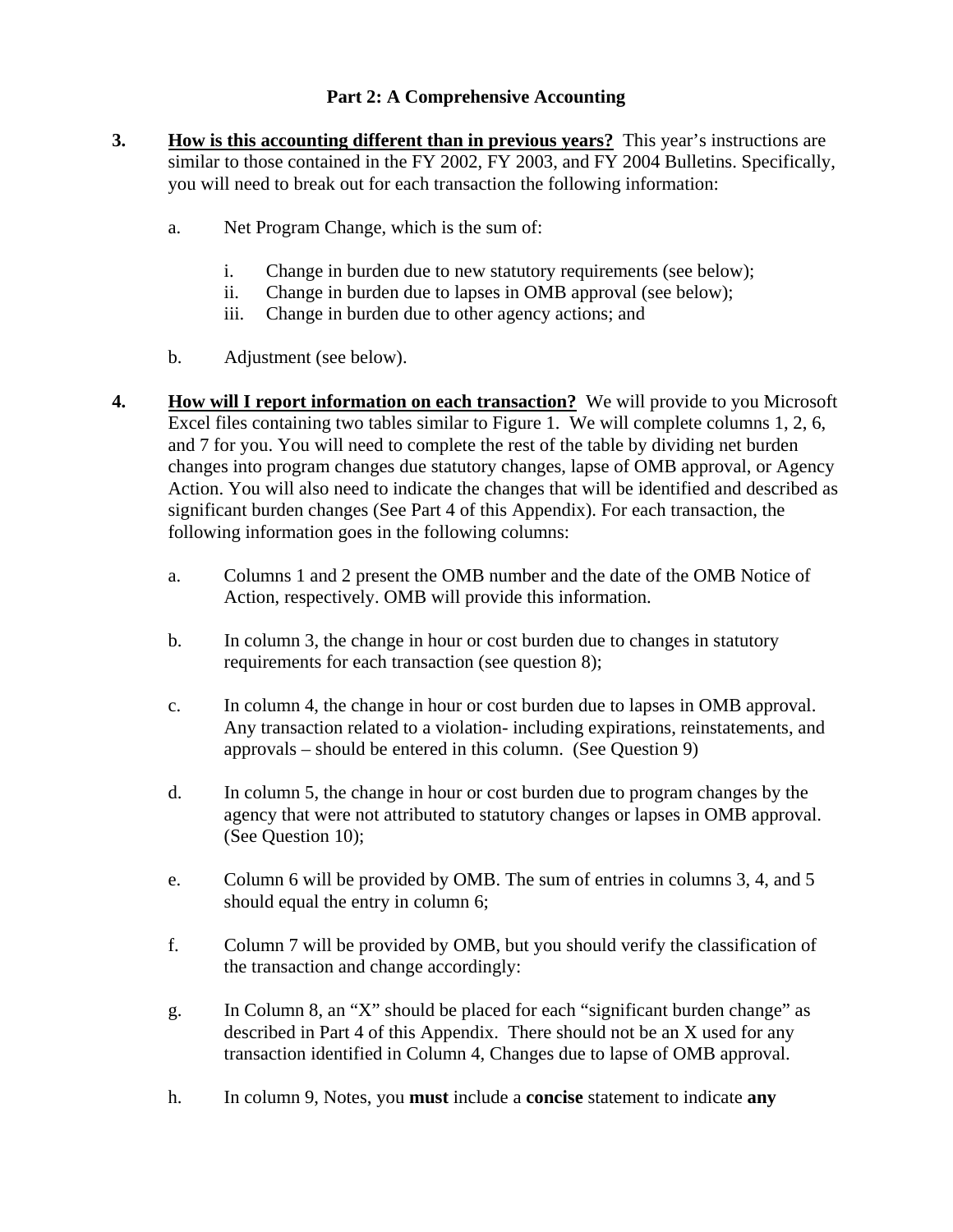changes you make in the information provided by OMB. For example, if you reclassify a transaction from an adjustment to a program change, you should include a note stating "Data misclassified as adjustment."

If a burden change is greater than 10,000 hours or a cost change is greater than \$10,000,000, and you do not provide an exhibit, you **must** also provide a concise statement in the Notes section. This will help streamline the review process for both the agencies and OMB. (See Question 13)

| <b>FY 2004 CHANGES IN BURDEN HOURS</b> |      |                                              |                                        |                                 |                                                |                    |                |              |
|----------------------------------------|------|----------------------------------------------|----------------------------------------|---------------------------------|------------------------------------------------|--------------------|----------------|--------------|
| OMB#                                   | Date | <b>PROGRAM CHANGES</b>                       |                                        |                                 |                                                |                    |                |              |
|                                        |      | Due to<br><b>Statutory</b><br><b>Changes</b> | Due to Lapse of<br><b>OMB</b> Approval | Due to Agency<br><b>Actions</b> | <b>NET</b><br><b>PROGRAM</b><br><b>CHANGES</b> | <b>ADJUSTMENTS</b> | <b>EXHIBIT</b> | <b>NOTES</b> |
| <b>TOTAL</b>                           |      |                                              |                                        |                                 |                                                |                    |                |              |
|                                        |      |                                              |                                        |                                 |                                                |                    |                |              |
|                                        | 2    | $\left(3\right)$                             | 4                                      | 5 <sub>1</sub>                  | 6                                              | $\overline{ }$     | 8              | 9            |
|                                        |      |                                              |                                        |                                 |                                                |                    |                |              |
| <b>TOTAL</b>                           |      |                                              |                                        |                                 |                                                |                    |                |              |

| FY 2004 CHANGES IN COST BURDEN (\$,000) |      |                                              |                                        |                                 |                                                |                    |                |              |
|-----------------------------------------|------|----------------------------------------------|----------------------------------------|---------------------------------|------------------------------------------------|--------------------|----------------|--------------|
| OMB#                                    | Date | <b>PROGRAM CHANGES</b>                       |                                        |                                 |                                                |                    |                |              |
|                                         |      | Due to<br><b>Statutory</b><br><b>Changes</b> | Due to Lapse of<br><b>OMB</b> Approval | Due to Agency<br><b>Actions</b> | <b>NET</b><br><b>PROGRAM</b><br><b>CHANGES</b> | <b>ADJUSTMENTS</b> | <b>EXHIBIT</b> | <b>NOTES</b> |
| <b>TOTAL</b>                            |      |                                              |                                        |                                 |                                                |                    |                |              |
|                                         |      |                                              |                                        |                                 |                                                |                    |                |              |
|                                         | າ    | 3 <sub>1</sub>                               |                                        | 5                               | 6                                              |                    | 8              | 9            |
|                                         |      |                                              |                                        |                                 |                                                |                    |                |              |
| <b>TOTAL</b>                            |      |                                              |                                        |                                 |                                                |                    |                |              |

FIGURE 1

You should total columns 3 through 7 and enter the total at the bottom of each column

**Note: Cost burden is reported in thousands of dollars, just as in the OMB computer tracking system and on the OMB Form 83-I.** 

**5. When can we attribute a program change to a new statutory requirement?** You should only attribute a program change to a new statutory requirement when the information collection directly related to a statute enacted within the last five years (i.e. after January 1, 1999). This should not include increases in burden due to long-standing statutory mandates or recurring statutory requirements. You may, however, include changes if this is the first time your agency is implementing a statute that has been law for many years. Please consult your OIRA desk officer if you are uncertain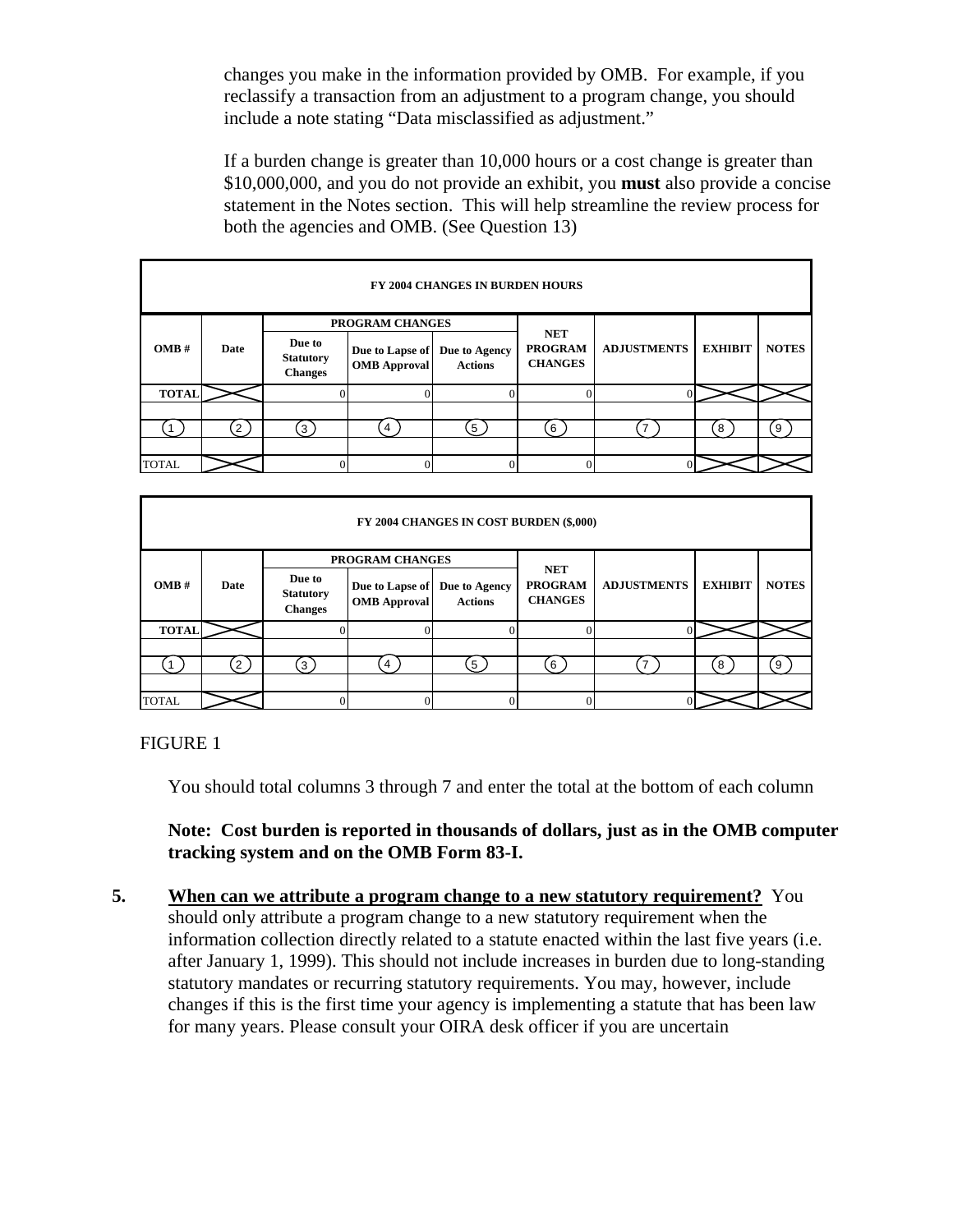- **6. What changes in burden should be listed under lapses of OMB approval?**  You should list under this category any change in burden that occurred when:
	- a. your agency allowed an OMB approval for a collection to expire even though your agency continued to conduct or sponsor the collection; or
	- b. OMB approved a collection that your agency has been conducting or sponsoring without prior OMB approval.

Your response to this section **must** include **all** transactions – expirations, reinstatements, or approvals – related to the violations reported to OMB.

Do not include collections that your agency has discontinued and for which OMB approval has expired. These changes should be listed as changes due to other agency actions.

**7. What changes in burden should be listed as changes due to other agency actions?**  Under this category, you should list any other program changes that do not result from statutory obligation or a lapse in OMB approval. For example, if you eliminated a form or streamlined an information collection, the reduction should be listed as due to other agency actions.

This category should also include intentional expirations and discontinued collections. For example, if you allowed a collection to expire or discontinued a collection because a program has been completed (e.g. a one time survey), the transaction should be listed as due to other agency actions.

This category may include reinstatements, but only if the reinstatements are not related to violations.

**8. What changes in burden should be counted as adjustments?** Adjustments are changes that do not affect the content of the information your agency collects or how it is collected. These changes may be due to factors over which your agency has no control such as population growth or economic expansion.

**Example:** If burden increased because your agency took an action to collect information from a new segment of the economy, you should classify it as a **program change**. If, instead, burden went up because more businesses entered a segment of the economy from which your agency already collected information, you should classify it as an **adjustment**.

**Example:** If you reported an increase in burden because your agency changed the way it estimates burden, you should classify it as an **adjustment**.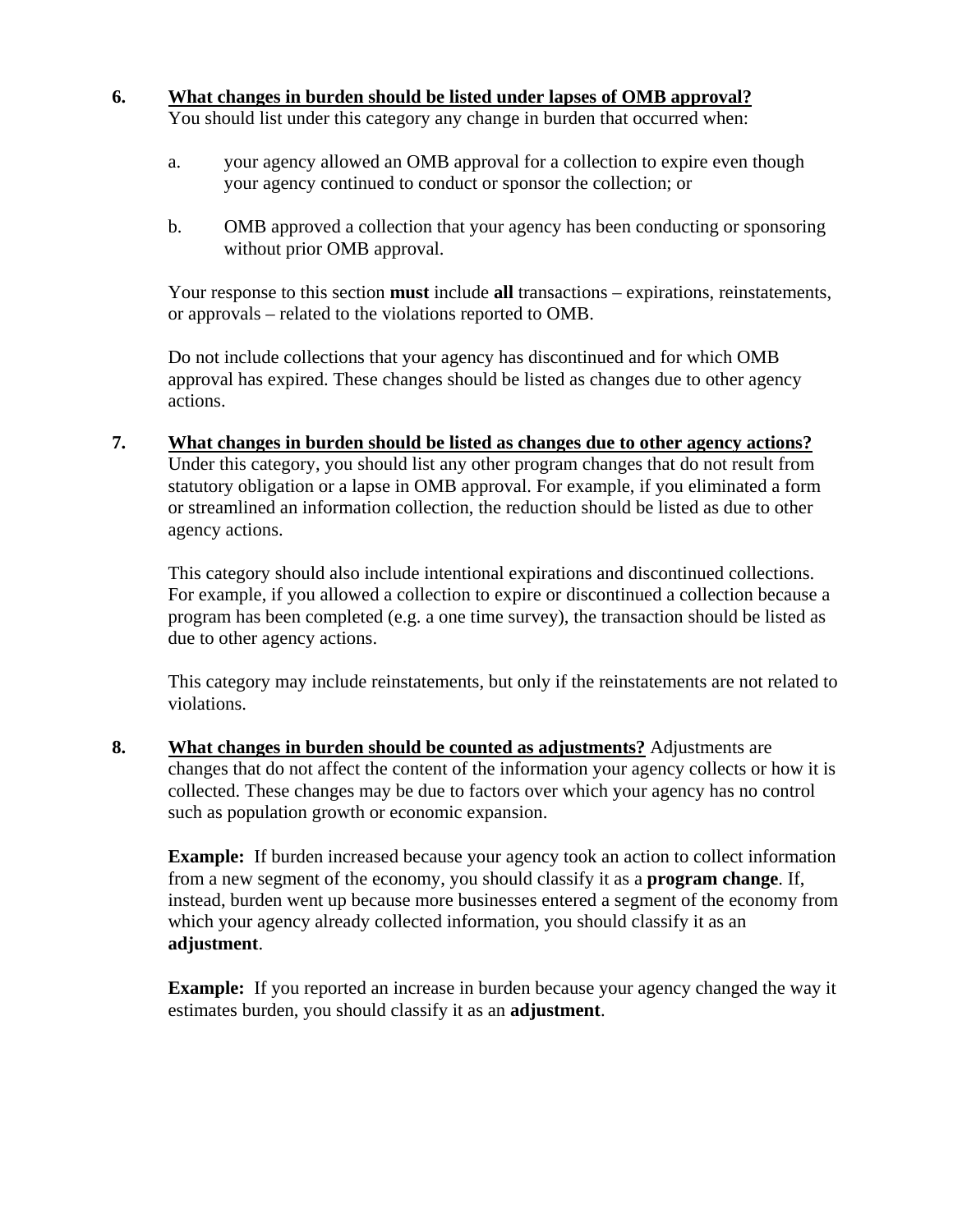- **9. How do I report to OMB transactions that we expect will affect burden during FY2005?** You should report every transaction that you expect will affect burden during FY 2005 in two tables in formats similar to Figures 1 and 2, excluding column 2 (Date). Please list expected transactions in order by OMB number. List new collections not yet assigned an OMB number at the bottom of the list with the appropriate four digit prefix. We will provide empty Excel charts to complete along with the information for FY 2004.
- **10. Do I need to provide an entry for every transaction we expect during FY 2005?** No, you only need to provide an entry for transactions that will affect your total burden for FY 2005.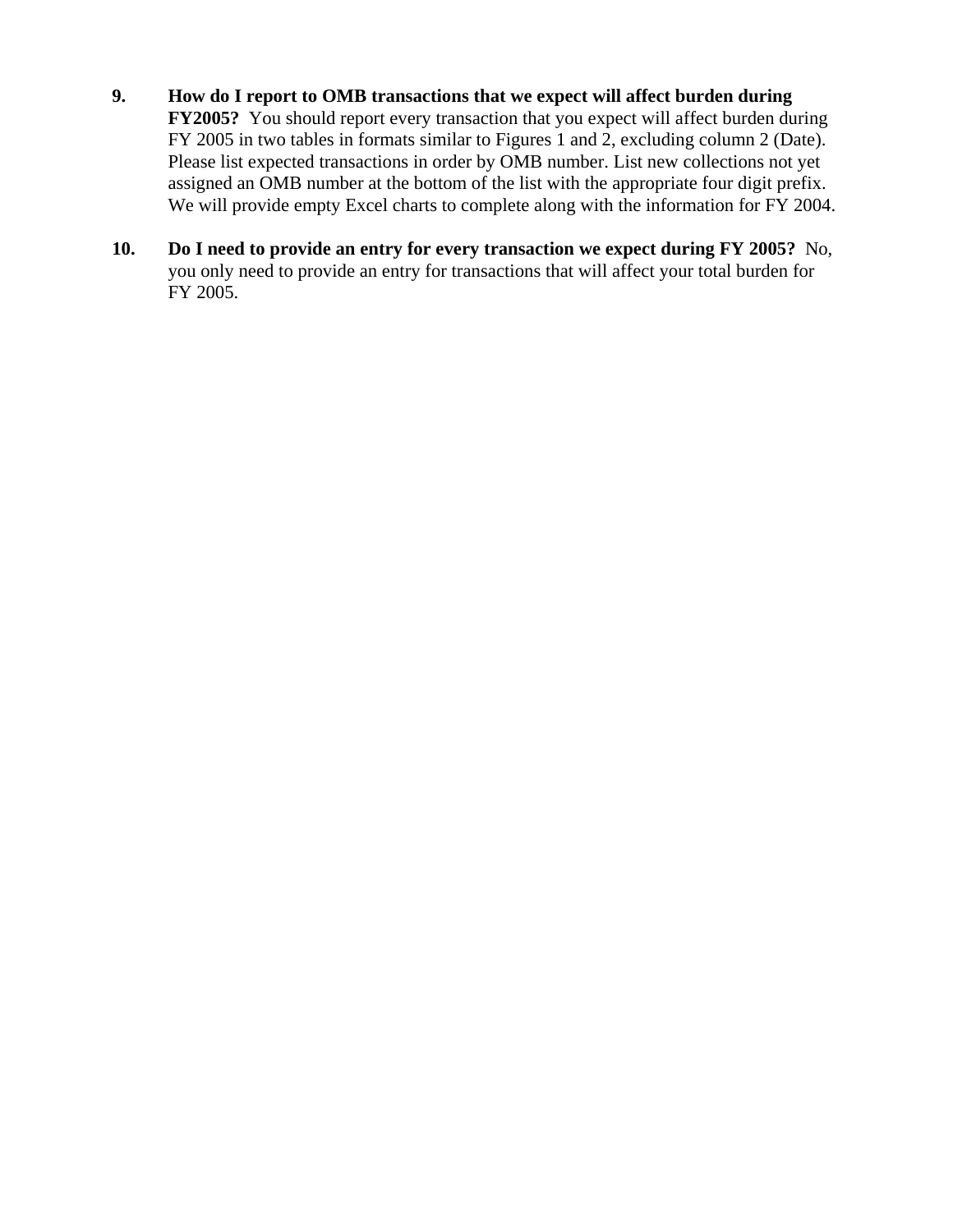## **Part 3: Aggregate Burden Totals**

**11. How do I report aggregate burden totals for FY 2004?** Complete a table similar to that shown in Figure 2, which we will provide as part of the Microsoft Excel spreadsheet file that we provide to complete Part 2. OMB will provide you with numbers for fields 9,3,4,5, 6, 7, and 10.

Field 9 represents the total burden we reported for your agency last year, **do not change field 9 under any circumstances.** The numbers in fields 3, 4, 5, 6, and 7 will be based on the information you submit to OMB. The spreadsheet you receive will contain links to the totals from the spreadsheet on individual transactions for the Fiscal year (See Figure 1, Appendix B). Totals from Columns 3, 4, 5, 6, and 7 of Figure 1, Appendix B should equal fields 3, 4, 5, 6, and 7 in Figure 2. The number in row 10 should be equal to the sum of items 9, 6, and 7.

As part of this process, you must make sure that the number in row 10 corresponds to the numbers provided to you at the end of the Fiscal Year as part of the monthly inventory of information collections If there are discrepancies between your agency's records and our database, you will need to work with your OIRA desk officer to determine the cause of the discrepancy and the appropriate remedy.

**12. How do I report expected aggregate burden totals for FY 2004?** Again, use the information you collected for FY 2004 in Part 2 to complete the corresponding cells in Figure 2. Add the aggregate burden total for FY 2003 to the expected net program change for FY 2004 and the expected net adjustments for FY 2004 to get an expected aggregate burden total for FY 2004.

| <b>SUMMARY TABLE OF BURDEN CHANGES</b>                         | <b>Burden Hours Cost Burden</b><br>(millions) | $(\$,000,000)$ |
|----------------------------------------------------------------|-----------------------------------------------|----------------|
| FY 2003 Total Burden                                           | 9                                             |                |
| FY 2004 Program Changes Due to New Statutes                    | 3                                             |                |
| FY 2004 Program Changes Due to Lapses in OMB Approval          | 4                                             |                |
| FY 2004 Program Changes Due to Agency Actions                  | 5                                             |                |
| SUBTOTAL: FY 2004 Total Program Changes                        | 6                                             |                |
| FY 2004 Adjustments                                            | 7                                             |                |
| FY 2004 Total Burden                                           | 8                                             |                |
| Expected FY 2005 Program Changes Due to New Statutes           |                                               |                |
| Expected FY 2005 Program Changes Due to Lapses in OMB Approval |                                               |                |
| Expected FY 2005 Program Changes Due to Agency Actions         |                                               |                |
| SUBTOTAL: Expected FY 2005 Total Program Changes               |                                               |                |
| Expected FY 2005 Adjustments                                   |                                               |                |
| <b>Expected FY 2005 Total Burden</b>                           |                                               |                |

FIGURE 2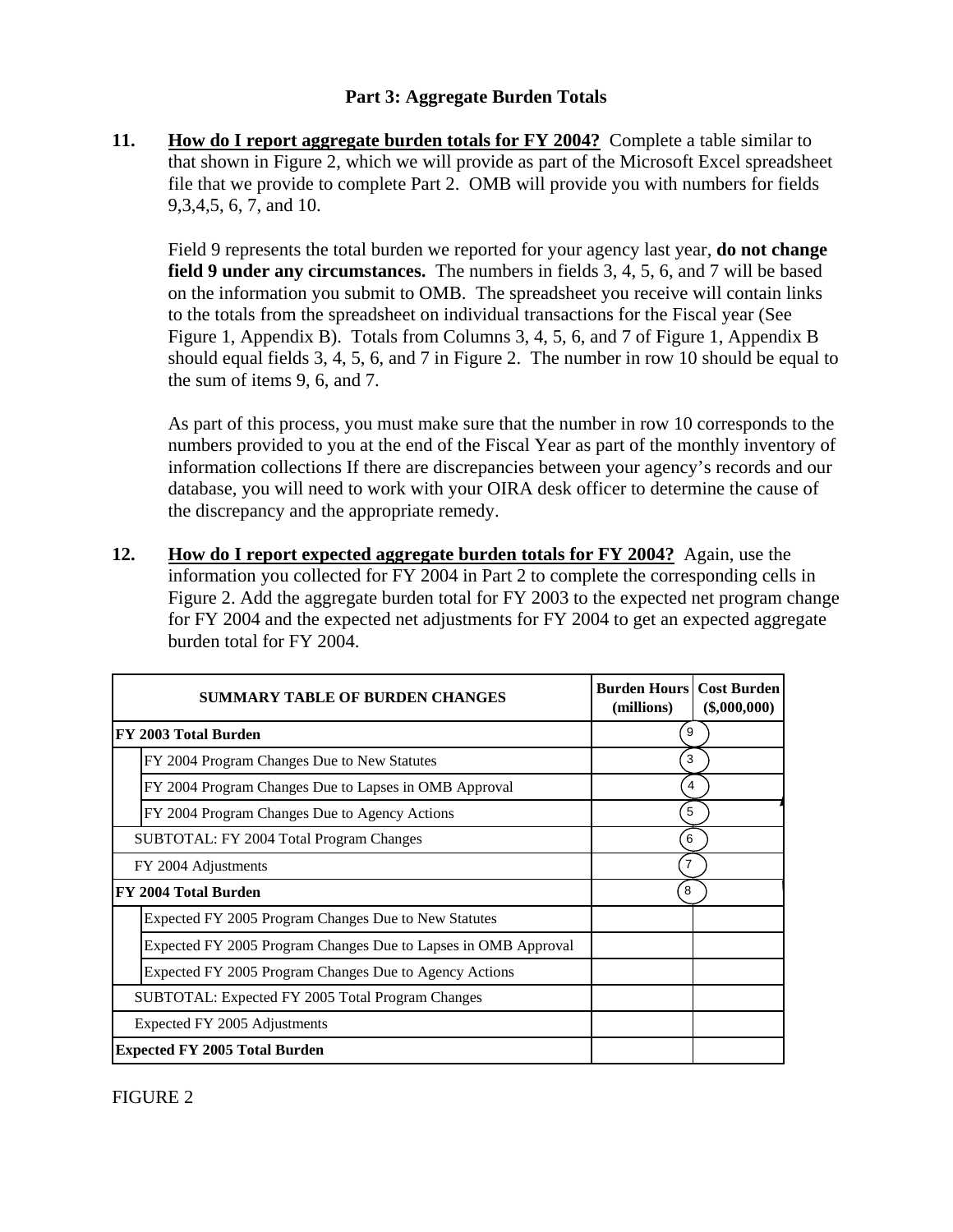## **Part 4: Examples of Significant Burden Changes**

**13. What does "significant" mean?** Significant burden reductions are those that demonstrate the agency's adherence to the principles of the Paperwork Reduction Act and have a meaningful impact on the burden imposed on the public. Significant burden increases are generally those that have attracted attention and/or have a meaningful impact on the public. We request that you limit discussion to program changes of 10,000 hours and/or \$10,000,000 or greater. If you do not provide an exhibit for a change of 10,000 hours and/or \$10,000,000 or greater, you must provide a concise note, in the Notes section of the spreadsheet (See Figure 1).

**Significant burden changes do not include adjustments, only program changes**. In addition, please do not provide exhibits for the following types of burden changes, **regardless of their burden**: Elimination of pilot programs, completion of one time surveys or changes in burden associated with ongoing cyclical surveys or merged collections under a new OMB number where there has been no change in burden.

- **14. What kinds of burden reductions and increases should I describe?** We are splitting information on program changes into several categories. Please assign each change to only one of the following categories. If two or more categories could apply to a single change; select the category that is most appropriate.
	- a. Burden reductions should be placed into one of the following six categories.

**Changing Regulations:** reducing information collection burden by revising existing regulations to eliminate unnecessary requirements or by completely changing the way you regulate;

**Cutting Redundancy:** reducing information collection burden by raising reporting thresholds to reduce the number of reports that need to be submitted, cutting the frequency of periodic reporting requirements, consolidating information collections, or working together with other agencies to share information across programs;

**Changing Forms:** reducing burden by simplifying and streamlining forms, making them easier to read and fill out and by making programs easier to apply for;

**Using Information Technology and E-Government:** reducing burden by putting in place electronic systems that can speed the exchange of information between the government and the public and allow respondents to use their own information technology to ease reporting burdens;

**Statutory Reductions:** reducing burden because of recently enacted statutes; and

**Other:** reducing burden through other agency efforts.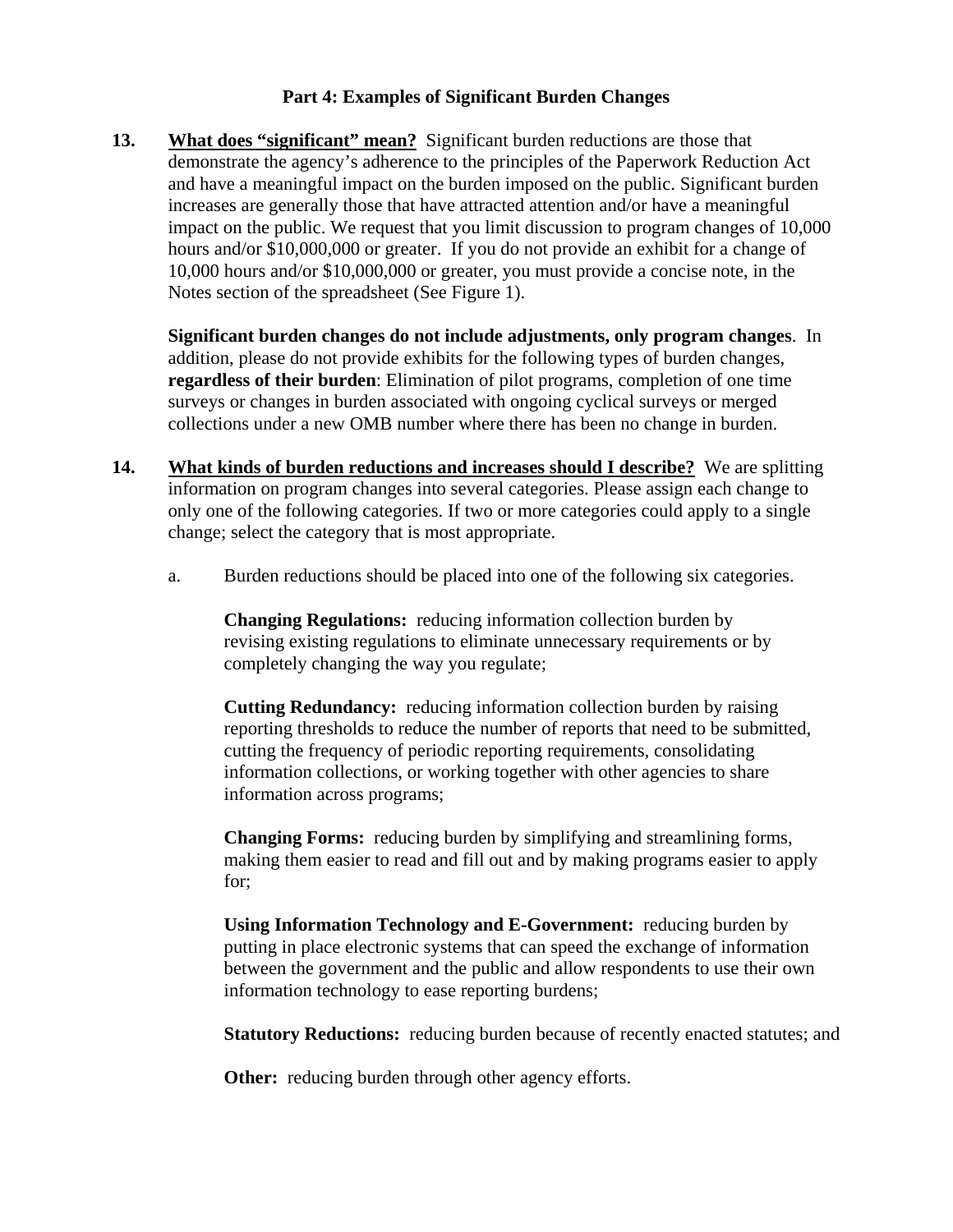b. Burden increases should be placed into one of the following two categories:

**Statutory Increases:** Increasing burden due to new statutory requirements (see question 6 for more information; and

**Other:** Increasing burden due to other factors.

## **15. What information do I need to describe these changes?** At a minimum you will need:

- a. title of the collection and/or title of the initiative;
- b. one to two sentences description of the purpose of the collection (including from whom you collect the information, what information you collect prior to the change, and, if the collection is not a recordkeeping requirement or a third-party disclosure, how your agency uses the information collected);
- c. a short concise description of what is/was changed, how it affected burden, and if part of a broader agency initiative;
- d. the change in burden (hours and costs, program changes only);
- e. for statutory increases and reductions, the full name of the statute and public law number; and
- f. whether the initiative reduced paperwork burden on small entities with fewer than 25 employees.
- **16. How should I report this information?** Use the format below for FY 2004. Repeat for FY 2005. Microsoft Word or WordPerfect are the preferred formats. **We will not accept entries in Microsoft Access.** Each entry should be no more than 100 words and should be in plain language understandable to a member of the public not familiar with your programs. Avoid the use of acronyms or "jargon." For your convenience, we will provide a copy of those entries included in last years ICB for FY 2004. You may use those for this year. However, we ask that you please verify that the information is correct. **Do not change the format of the entries.**

**Please use Times New Roman, 12 point. We will not accept entries in a table or chart form.**